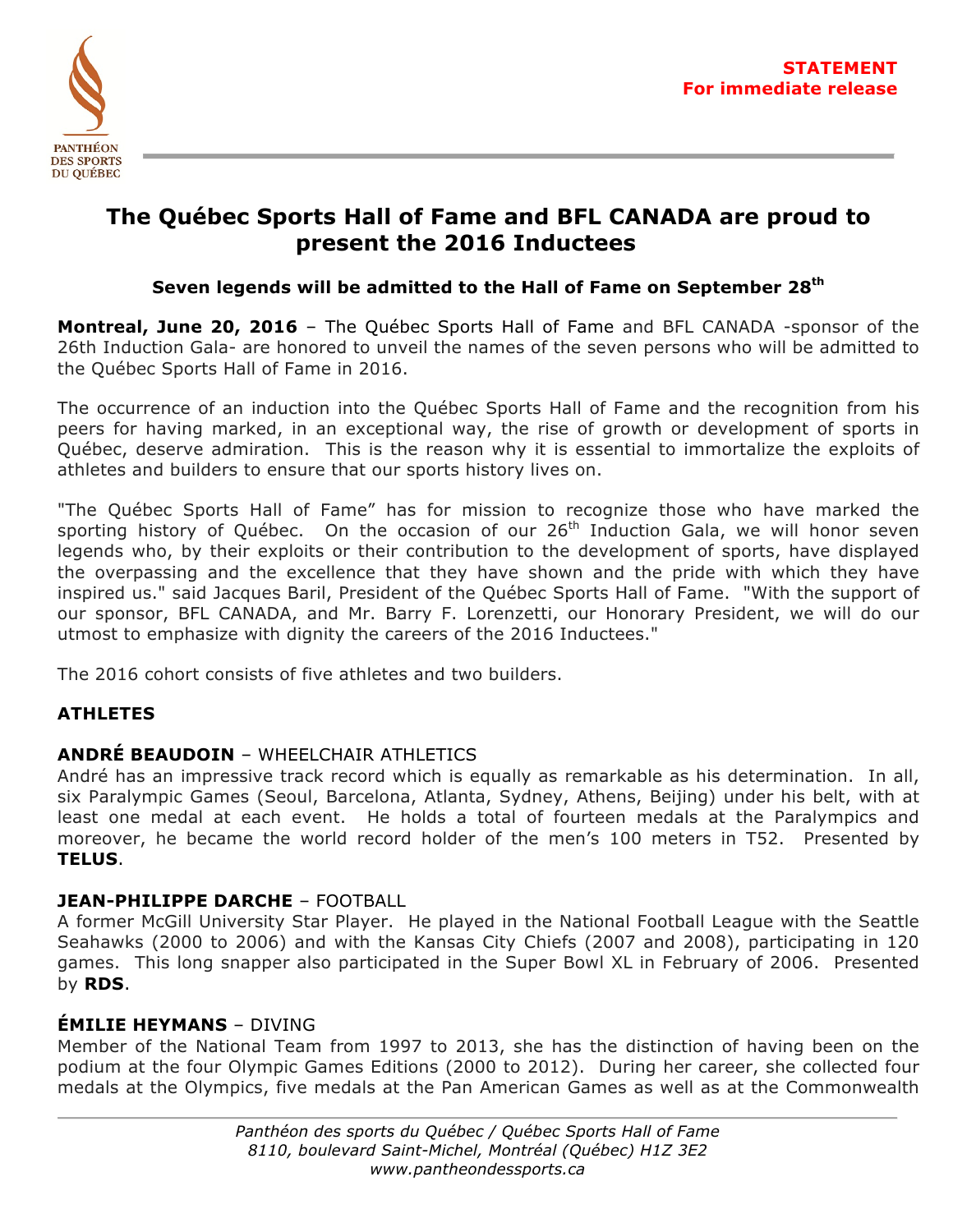Games. Gold diving platform medalist at the FINA World Championships in 2003. Presented by **Garda World**.

## **DAVE KEON** – HOCKEY

In 18 NHL seasons with Toronto and Hartford, he scored 396 goals and 986 points in 1,296 games and won four Stanley Cups while in the uniform of the Maple Leafs (1962, 1963, 1964, 1967). The center from Noranda (Québec) also played four seasons in the WHA, collecting 102 goals and 291 points in 301 games. Inducted in the Hockey Hall of Fame. Presented by **Desjardins**.

#### **KIM ST-PIERRE –** HOCKEY

Triple gold medalist at the Olympics in Salt Lake City in 2002, Turin in 2006 and in Vancouver in 2010. She has five titles in the Women's Hockey World Championships in addition to being a member of the team who won the silver medal on four different occasions. Kim St-Pierre holds the records for the most wins, shutouts and games with the National Team. Presented by **BFL CANADA**.

#### **BUILDERS**

#### **JACQUES DEMERS** – HOCKEY

Coach in the NHL with Québec, St. Louis, Detroit, Tampa Bay and the Montreal Canadiens with whom he won the Stanley Cup in 1993. In the NHL, Jacques Demers coached more than 1,000 games and won 409 victories. Recipient of the Jack Adams Award in 1987 and 1988. He is the only coach to have received that award for two consecutive years. Presented by **Molson Coors**.

## **MAURICE TANGUAY** – HOCKEY AND MULTISPORTS

A person with a strong involvement of over 50 years in sports as sponsor, founder and shareholder of teams. In 1995, along with some Rimouski businessmen, Maurice Tanguay founded the Oceanic with whom he won the Memorial Cup in 2000. He is also the author of the Sport Excellence Program of the Laval University *Rouge et Or* for the football section, winner of eight editions of the Vanier Cup. Presented by **CGI**.

These seven persons were chosen by a Selection Committee of eleven Members composed of athlete members of the Hall of Fame as well as of personalities from the sports community and the media. The 2016-cohort will be officially inducted into the Québec Sports Hall of Fame at the  $26<sup>th</sup>$ Gala under the honorary presidency of Mr. Barry F. Lorenzetti of BFL CANADA on Wednesday, September 28, 2016, at the prestigious *Le Mirage Golf Club* in Terrebonne.

#### **20 personalities indicted posthumously**

Faced with the fact that it was difficult, despite an outstanding contribution, to integrate many deceased personalities due to the limited number of Inductees into regular cohorts, the Québec Sports Pantheon has decided to process a special induction of 20 personalities who have significantly contributed to Québec's sporting history. Consequently, 14 athletes, 4 builders and 2 media representatives from different eras will be admitted to the Québec Sports Hall of Fame.